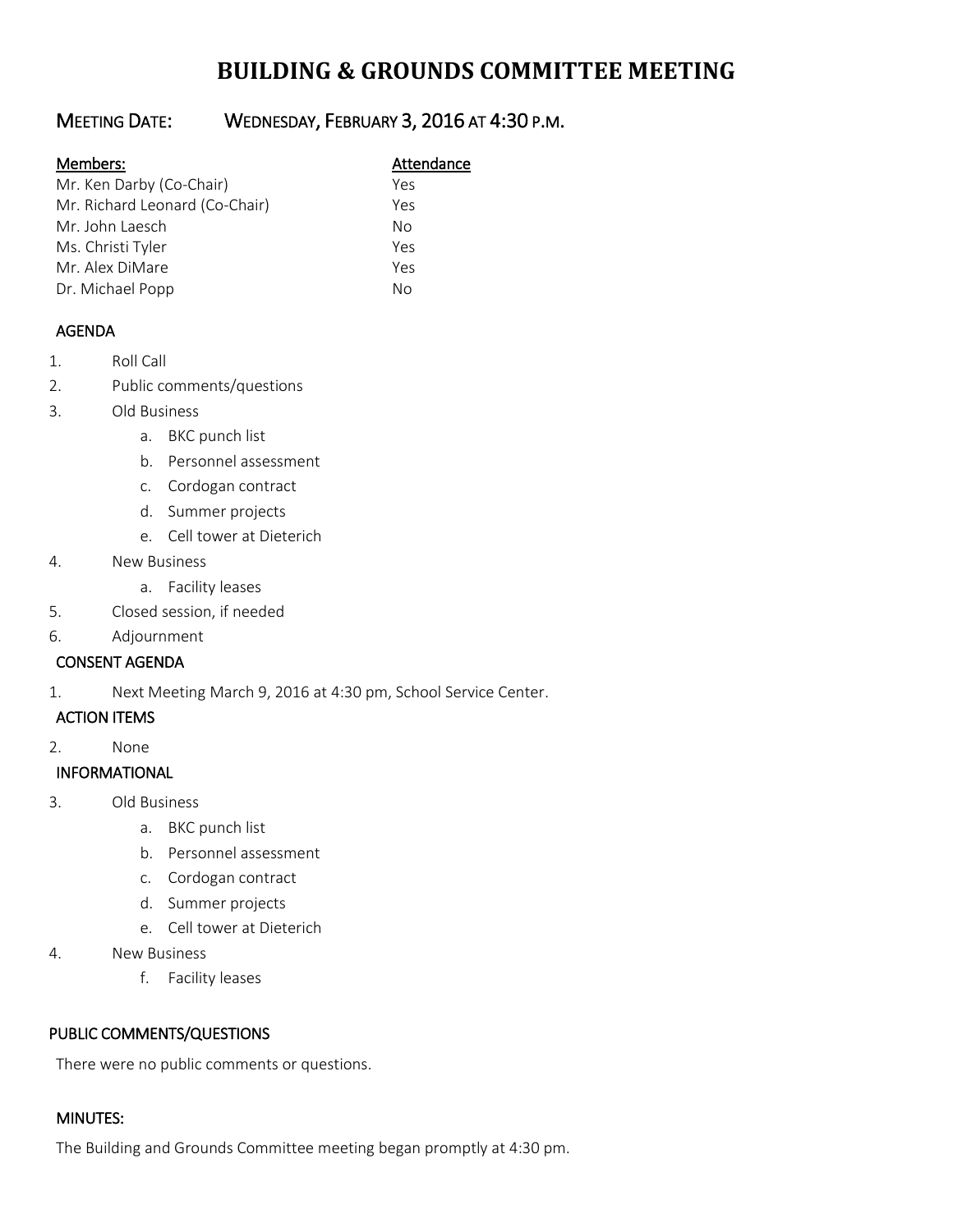*BKC punch list*: Mr. Leonard asked if all issues have been repaired on the Benavides Kindergarten Center punch list. Craig Welter from Cordogan and Clark indicated the list presented was the first punch list generated. Mr. DiMare added this was the list that was requested. Mr. Leonard said there was another list that was brought down to two pages. Mr. Welter said yes, items were eliminated as they were completed. Mr. Leonard asked if the items were repaired or "just knocked off". Mr. Welter said a few items were discussed and found unnecessary to do since they did not fall under the punch list and were considered additional. Mr. Leonard would like the two page punch list to compare both punch lists.

Mr. Leonard asked if the dumpster had an addition to the brickwork done; Mr. Welter replied no, since it was an additional cost. Mr. Leonard asked if it was in the contract, Mr. Welter said no it was not. Mr. Leonard asked it will be enclosed, Mr. DiMare said yes it will be done in the spring. Mr. DiMare also added the two page list has been completed.

*Personnel assessment*: Mr. DiMare presented the personnel assessment requested by Mr. Laesch. The assessment includes the skill set of all mechanical and maintenance staff, along with seniority and hire dates. Mr. DiMare said there will be a need for one more heating and cooling person, since there will be two retiring in 2017 and one is currently on FMLA. Mr. DiMare felt it would it be beneficial to hire someone that will be able to shadow someone in order to get a good feel for how the District works, and we will be up and rounding and ready to work.

Ms. Tyler asked if the position for HVAC /Boiler can progress to the Personnel and Policy Committee next month, both Mr. Leonard and Mr. Darby agreed.

Mr. Darby would like to know how much overtime has been worked, and if it would be beneficial to add a person. Mr. Darby also would like to know who worked the overtime such as custodial or maintenance staff. Mr. Leonard asked if daily job reports are being done; Mr. DiMare replied a report is issued that indicates work orders that have been issued, pending, and completed. Mr. DiMare said School Dude is up and running. Work orders are routed electronically and available for all staff to use. Mr. Leonard asked if time clocks have been ordered yet, Ms. Tyler replied yes, we are on track to start July 1.

*Cordogan contract*: A draft contract was received today; it needs to be reviewed by the attorneys and the Board. It was agreed to revisit this topic with the March agenda. Mr. Darby added that fees need to be considered, he added that the possibility of bidding architectural services should also be considered.

*Summer projects*: Mr. Welter presented an update on summer projects. Bids will be released on February 10, 2016 for the following projects:

- Mansard Roofing at Krug, O'Donnell, Hill Avenue
- Roofing Replacement at Allen, Simmons, Oak Park
- Mechanical Improvements at Rollins, Simmons, East High

These bids are scheduled to be opened on February 26, 2016.

Bids will be released on February 17, 2016 for the following projects:

- Masonry repair at Brady, Hermes, Waldo
- Ceiling replacement at Allen

Mr. Welter also presented the progress with the Little Theater renovation; he indicated that it is moving along well with an expected completion date of April 1, 2016. Demolition has been completed, concrete has been poured, duct work has been hung, metal studs and soffits have been installed, and electrical work is in progress. Mr. Darby asked if it will be ready in time for the Fine Arts Festival, Mr. Welter replied yes, it looks that way.

Mr. Welter stated that there will be an upcoming workshop with the Board of Education to discuss upcoming high school improvements. He will also meet with teachers and staff in the near future as well in order to gather their input.